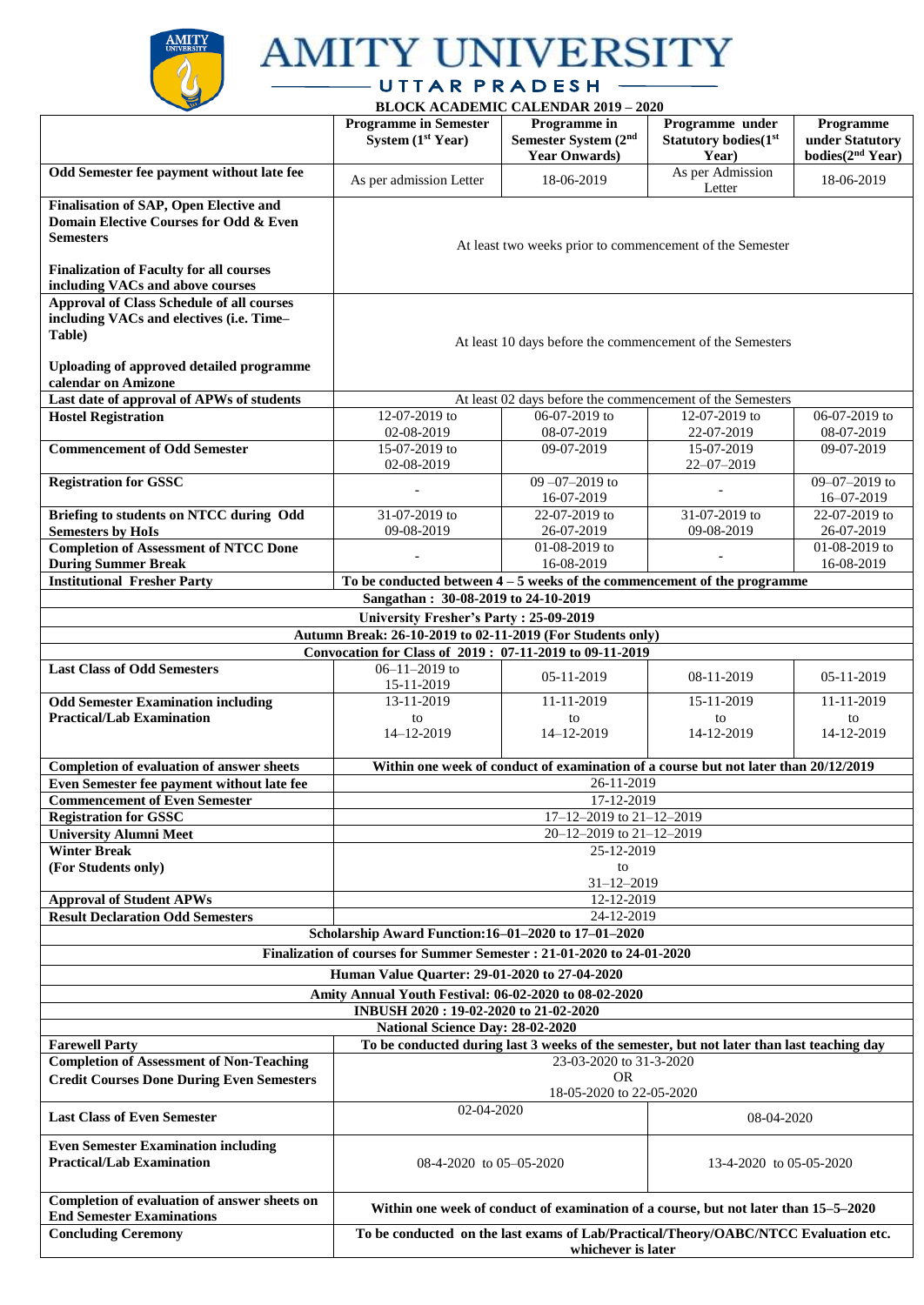| Day of Belongingness: 07-05-2020                                                         |                                                       |  |  |
|------------------------------------------------------------------------------------------|-------------------------------------------------------|--|--|
| <b>Commencement of Summer Semester</b>                                                   | $06 - 05 - 2020$                                      |  |  |
| <b>Summer Internship/In-house Practical/Other</b>                                        | 11-05-2020 to 03-07-2020                              |  |  |
| NTCC course during summer break (4-8)                                                    |                                                       |  |  |
| weeks)                                                                                   |                                                       |  |  |
| <b>Result Declaration Even Semester</b>                                                  | 29-05-2020                                            |  |  |
| <b>Supplementary Examinations</b>                                                        | 10-06-2020 to 21-07-2020                              |  |  |
| <b>Last teaching day of Summer Semester</b>                                              | 13-06-2020                                            |  |  |
| <b>Summer Semester Examinations</b>                                                      | 17-06-2020 to 26-06-2020                              |  |  |
| Completion of evaluation of answer sheets of<br><b>Summer Semester and Supplementary</b> | Within one week of conduct of examination of a course |  |  |
| <b>Examinations</b>                                                                      |                                                       |  |  |
| <b>Declaration of Result of Summer Semester</b>                                          | $08 - 07 - 2020$                                      |  |  |
| <b>Examinations</b>                                                                      |                                                       |  |  |
| <b>Declaration of Result of Supplementary</b>                                            | 31-07-2020                                            |  |  |
| <b>Examinations</b>                                                                      |                                                       |  |  |

## **GUIDELINES:**

- 1. The Academic Calendar provides for minimum 15 to 18 weeks for all the Programmes as per UGC norms vide D.O.No.F.1-1/2014 (Secy) dated 12 November 2014.
- 2. Early joining shall be applicable only in the final semester of programmes of non –technical programmes from 03 February 2020, where the students proceed for their Final Project/Dissertation in industry/Research labs etc. Credit Units for the teaching courses shall be completed within  $3 - 4$  weeks of final semester. If any Institution opts for early joining, prior approval of the University HQ must be obtained before the commencement of Academic session 2019-20 as per regulations.
	- a. The students shall register on–line on Amizone for all NTCC (As per the AUUP Regulations/Guidelines of NTCC).
	- b. In order to permit the student to join their placement/ Final Project/ Dissertation, the Institution must finish the semesters on fast track for the students for meeting the academic requirements. Therefore Semester break shall not be applicable to the Early Joining students.
- 3. Registration/Re-registration of students should be completed on the First day of the Semester and ensure smooth conduct of same:
	- a. All students must **register for guided self-study course (GSSC)** within 1st Week of Commencement of the respective semester. (As per the AUUP Guidelines for Registration/Re-registration).
	- b. Requisite number of sessions required as per the credit units must be conducted by the Course faculty for each course.
	- c. Assigned faculty must conduct scheduled GSSC classes and complete assessment as per university guidelines and regulations.
	- d. The classes should be so planned that considering all the activities, holidays, events, breaks etc., syllabus is covered within the given time limits. In case the syllabus is not covered as planned, extra classes should be conducted during the week or on Saturdays/Holidays. Prior intimation about same must be given to Academics Office.
	- e. Preparatory holidays will be admissible only if syllabus is covered within the time limits. Block dates for commencement of semesters and examination block dates *will not be changed* under any circumstances except with the approval of Vice Chancellor through Head Academics office.
	- f. Institutions must ensure all **assessment of Dissertation/Projects/Seminar etc.** of even semesters are completed either before the end semester examination or within 15 days of the last examination of respective programme.
- **4.** Fresher's party shall be conducted within  $4 5$  weeks of the commencement of the programmes. University level freshers party will be organized centrally.